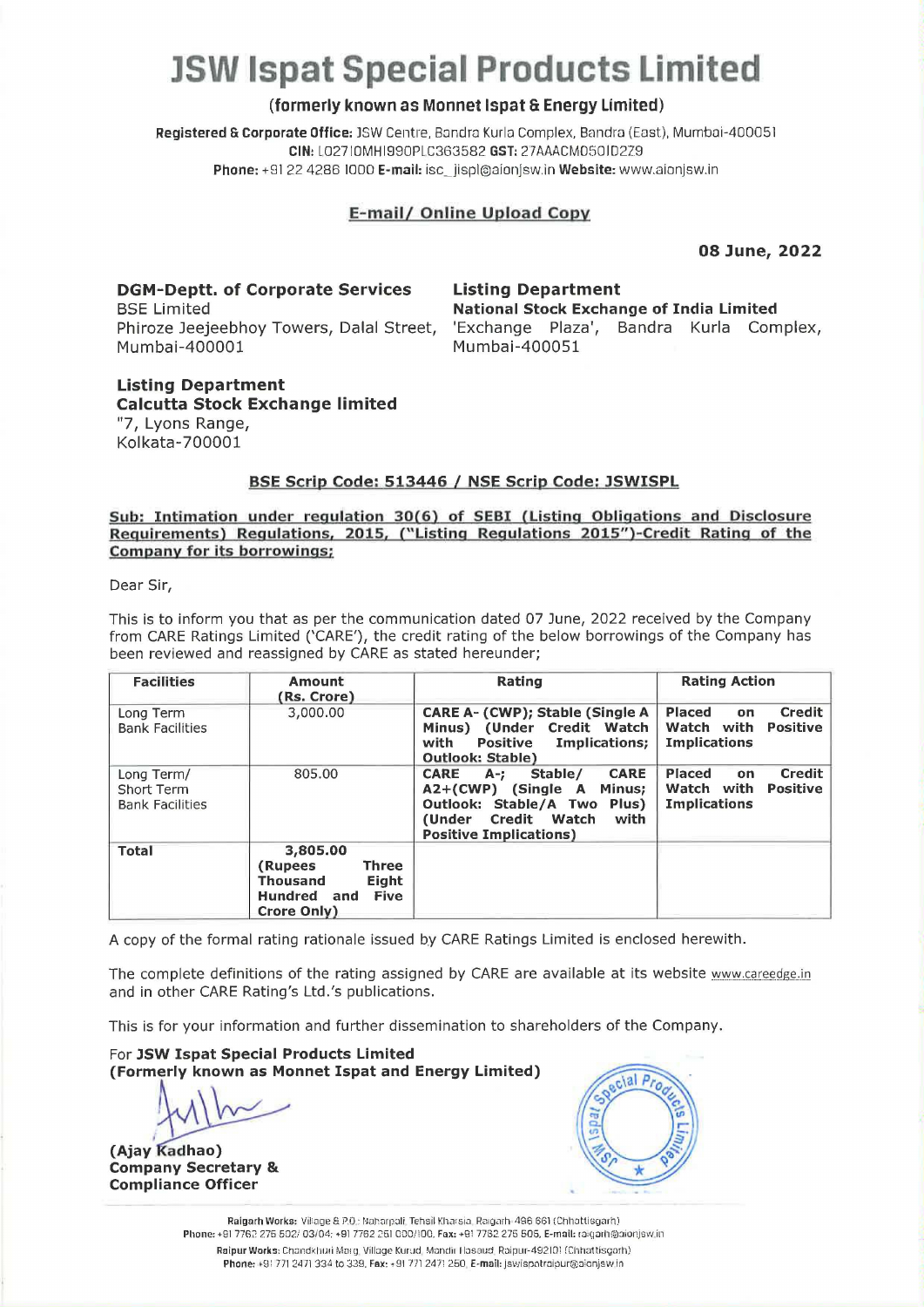**Ratings**



# **JSW Ispat Special Products Limited**

June 07, 2022

| naungs                                                 |                                                                                    |                                                                                                                                                    |                                                                              |
|--------------------------------------------------------|------------------------------------------------------------------------------------|----------------------------------------------------------------------------------------------------------------------------------------------------|------------------------------------------------------------------------------|
| <b>Facilities</b>                                      | <b>Amount</b><br>(₹ crore)                                                         | Rating <sup>1</sup>                                                                                                                                | <b>Rating Action</b>                                                         |
| Long-term bank facilities                              | 3,000.00                                                                           | <b>CARE A- (CWP); Stable</b><br>(Single A Minus) (Under Credit<br><b>Watch with Positive Implications;</b><br><b>Outlook: Stable)</b>              | <b>Placed on Credit</b><br><b>Watch with Positive</b><br><b>Implications</b> |
| Long-term/short-term<br>bank facilities                | 805.00                                                                             | CARE A-; Stable/CARE A2+ (CWP)<br>(Single A Minus; Outlook:<br><b>Stable/A Two Plus) (Under Credit</b><br><b>Watch with Positive Implications)</b> | <b>Placed on Credit</b><br><b>Watch with Positive</b><br><b>Implications</b> |
| <b>Total facilities</b><br>$\sim$ $\sim$ $\sim$ $\sim$ | 3,805.00<br>(₹ Three thousand eight<br>hundred five crore only)<br>$\cdot$ $\cdot$ |                                                                                                                                                    |                                                                              |

Details of instruments/facilities in Annexure-1.

CARE Ratings Limited (CARE Ratings) notes the announcement of the scheme of amalgamation with JSW Steel Limited (JSWSL), and in lieu of the above, has placed the ratings of JSW Ispat Special Products Limited (JISPL) under 'Credit Watch with Positive Implications'.

On May 27, 2022, JSWSL announced the amalgamation of JISPL and its immediate holding company – Creixent Special Steels Limited – with JSWSL, subject to necessary approvals from various stakeholders, the National Stock Exchange (NSE)/Bombay Stock Exchange (BSE), the Securities and Exchange Board of India (SEBI), the National Company Law Tribunal (NCLT), the Competition Commission of India (CCI), and other regulatory approvals as may be required in due course. The scheme is expected to be completed in a year's time. Upon the effectiveness of the scheme, the shareholding of JSWSL will be extinguished and the other shareholders of JISPL and Creixent Special Steels Limited will receive the shares of JSWSL based on the approved swap ratio for their holding in the respective companies, and both, JISPL and Creixent Special Products Limited will cease to exist.

The scheme of amalgamation is expected to bring operational synergies with a change in the raw material procurement for the Raigarh plant of JISPL (from merchant mines earlier to captive mines of JSWSL), a simplified structure, and an increased presence of JSWSL in Central India. From the financial viewpoint, it will bring about a competitive rate of interest on borrowings as against the current rates. The Raipur plant of JISPL may be hived off under a new or existing subsidiary of JSWSL as secondary steel is manufactured in the plant.

The operating and financial performance of JISPL improved in FY22, with the company reporting a total operating income (TOI) of ₹6,061 crore and a positive profit-after-tax (PAT) of ₹9.18 crore, as compared to a TOI of ₹4,190 crore and a net loss of ₹105 crore in FY21, supported by strong steel cycle improving demand and higher price realisation.

The press release dated February 24, 2022, can be accessed [here.](https://www.careratings.com/upload/CompanyFiles/PR/24022022070030_JSW_Ispat_Special_Products_Limited.pdf)

## **Detailed rationale and key rating drivers**

The reaffirmation of the ratings assigned to the bank facilities of JISPL takes into account the steady improvement in the operational and financial performance of JISPL, post its plant revamping activity, which is in line with CARE Ratings' expectations. Furthermore, the ratings continue to derive strength from the resourceful and experienced promoter – JSWSL, having an established presence in the Indian steel industry, access to JSWSL's supplier and marketing network, as well as JSWSL's track record in turning around distressed acquired assets and executing brownfield projects, along with cost management expertise.

The rating strengths are tempered by the susceptibility of the profitability margins to the volatile input costs, the presence of the company in the inherently cyclical steel industry, the working capital-intensive operations, and the moderate capital structure. However, JISPL has considerable financial flexibility owing to its strong parentage.

## **Rating sensitivities**

## **Positive factors – Factors that could lead to positive rating action/upgrade:**

- Successful ramp-up of operations of the integrated steel plant, registering an operating margin of at least 12.5%.
- Improvement in the gearing below 1.30x on a sustained basis.
- Improvement in the total debt to gross cash accruals (TDGCA) ratio to less than 3x.

 $\overline{a}$ 

<sup>&</sup>lt;sup>1</sup>Complete definitions of the ratings assigned are available at [www.careedge.in](http://www.careedge.in/) and in other CARE Ratings Ltd.'s publications.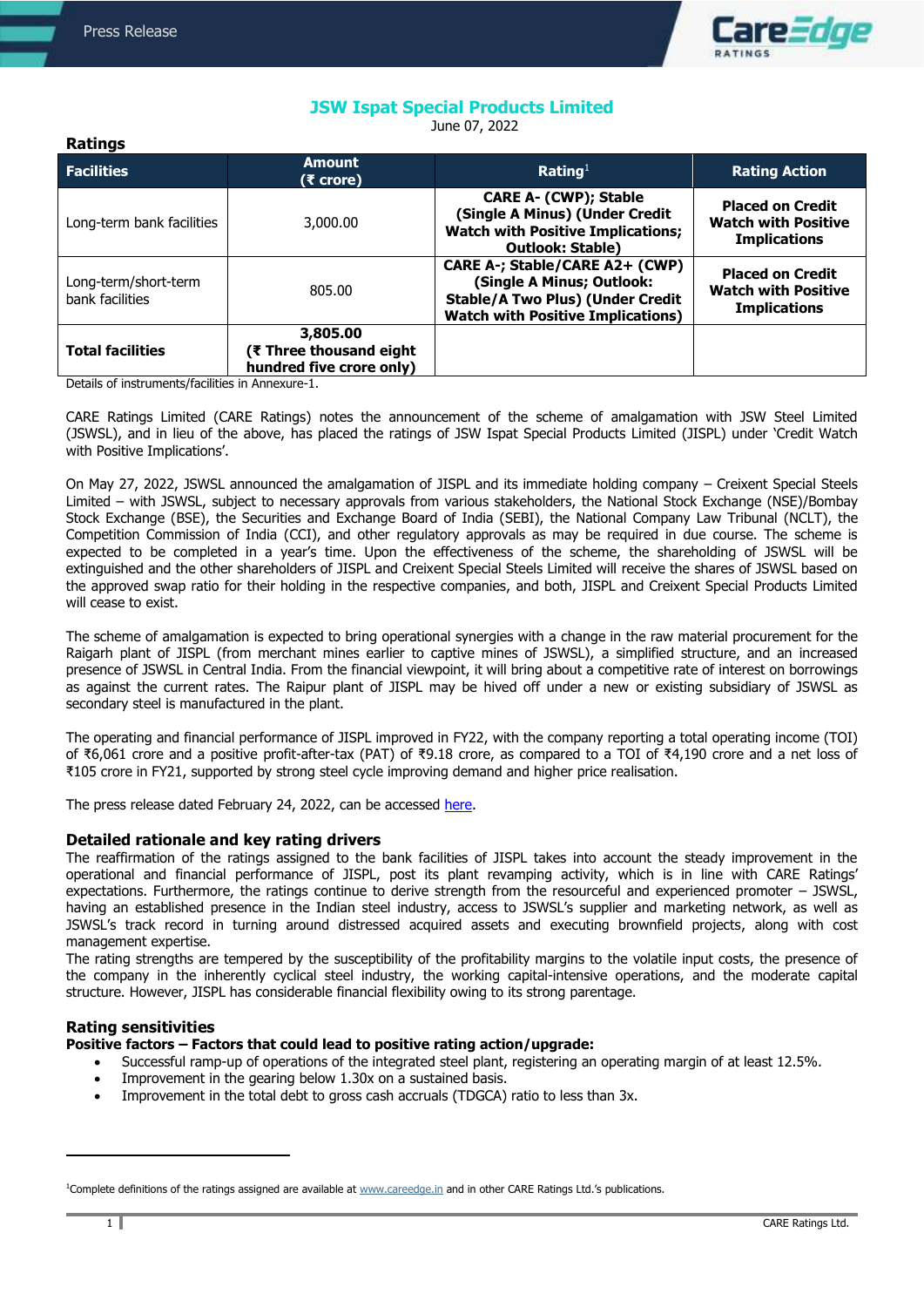

#### **Negative factors – Factors that could lead to negative rating action/downgrade:**

- Decline in sales volumes below 1.5 million tonne per annum (mtpa) (pellets, steel intermediates and finished steel).
- Deterioration in the overall gearing beyond 2.20x on a sustained basis on account of any significant increase in the working capital requirement or an unforeseen increase in the debt requirement for the ongoing capex.
- Deterioration in the credit profile of JSWSL.

#### **Detailed description of the key rating drivers**

#### **Key rating strengths**

**Improved operational performance in FY21 and 9M FY22:** During Q1FY21, owing to the first wave of the COVID-19 pandemic, the operations were shut down for a month. However, since the resumption of operations in Q2FY21, it has shown steady improvement. During FY21, the company's revenues improved by more than 50%, to ₹4,189 crore, and recorded a PBILDT of ₹400 crore as compared to a loss of ₹18.53 crore in FY20. During 9MFY22, due to the increased steel prices and revival in demand for steel, the company continued to report better operational performance, on the back of improved capacity utilisation and higher contribution from special products. The profitability margins improved to 8.40%, as against 6.92% in 9MFY21.

**Support from experienced and resourceful promoters**: On July 24, 2018, JSWSL and AION Investments Private II Limited, through its special purpose vehicle (SPV) company – Milloret Steel Limited (MSL) – acquired JISPL through the Corporate Insolvency Resolution Process (CIRP) under the Insolvency & Bankruptcy Code 2016 (IBC).

AION Investment Private II Limited is a wholly-owned subsidiary of AION Capital Partners Limited (AION), which is a private equity fund incorporated in Mauritius. AION is a strategic partnership between Apollo Global Management LLC (Apollo), which is one of the world's largest alternative asset managers, and ICICI Venture Funds Management Company. Apollo is among the largest investors in the metals and mining sector globally and specialises in investing in stressed and distressed assets, buyouts, leveraged buyouts, growth capital, mezzanine, recapitalisations, special situations, special credit opportunities, and nonperforming loans.

The JSW group, headed by Sajjan Jindal, has a significant presence in diversified business segments like steel, energy, infrastructure, cement, and sports. JSWSL, with its steelmaking capacity of 23 mtpa (excluding the Bhushan Power & Steel Limited [BPSL] and JISPL facilities), has a considerable presence in the steel industry in India. Furthermore, over the past years, JSWSL has ramped up its capacities in a timely and cost-effective manner to become the leading steelmaker in the private sector in India. In addition, it owns a plate and pipe mill and steelmaking facility in the US and a downstream steelmaking facility in Italy.

The company has shown a strong track record in executing greenfield and brownfield projects as well as turning around distressed assets such as Ispat Industries Ltd, Welspun Max Steel Ltd, Southern Iron & Steel Co Ltd, and Vallabh Tinplate Private Limited.

JSWSL has also provided a letter of awareness to the lenders of JISPL. Under the control of the consortium of AION and JSWSL, JISPL is likely to have a better market standing with the potential to transact business on better terms as compared to its erstwhile business terms.

**Raw material sourcing arrangements aided by access to JSWSL's supplier network:** JSWSL was declared as the preferred bidder for four operational mines auctioned in Odisha in January and February 2020. The estimated iron ore reserves of the above mines are around 1,131 million tonne. JSWSL has commenced the mining operations and JISPL has commenced receiving raw materials from these mines. JISPL sources its iron ore requirement from JSWSL's mines and the balance from third-party mines in Odisha. Since the bulk of its iron ore requirement is expected from JSWSL's mines, JISPL has been able to negotiate better contracts with logistics providers for the transportation of iron ore.

JISPL sources its coal requirements for its DRI plant from imports and for its captive power plant from the auction by Coal India Limited (CIL). Furthermore, JISPL has also entered into a coal-to-coke conversion contract, apart from sourcing coke from imports and domestic markets.

**Marketing synergies from JISPL's presence in Eastern India**: JISPL has modified its manufacturing facilities at Raigarh to produce special steel products. However, JISPL can also sell intermediate products like pellet, DRI, and pig iron, depending upon the market prices of these products. For this, JSWSL's marketing network provides strong support to JISPL. JSWSL's manufacturing facilities are located in the Southern and Western parts of the country. JISPL's strategic presence in the Eastern part of the country enables JSWSL to tap the markets in the Central, Northern, and Eastern parts of India. In addition, JISPL is able to place its products under the umbrella of the JSW brand.

**Shift towards special steel products**: JISPL had earlier proposed a capex for setting up a wire rod mill over a period of five years, from FY19-FY23. However, with the new Italy-based acquisition of JSWSL, it already has a wire rod mill of 0.6 MTPA as part of a total 1.4 MTPA capacity of long steel products. Thus, considering the market scenario, JISPL scrapped its plan for a wire rod mill. Instead, it planned to carry out modification works to manufacture special steel products for ₹225 crore and augment its pellet plant capacity to 2.5 MTPA from 2 MTPA for ₹65 crore as a Phase-1 project. Accordingly, the Phase-1 capex, including start-up expenses, was revised to ₹550 crore. Phase-2 of setting up a plate mill and a slab caster and commissioning the second electric arc furnace is estimated to cost around ₹200 crore.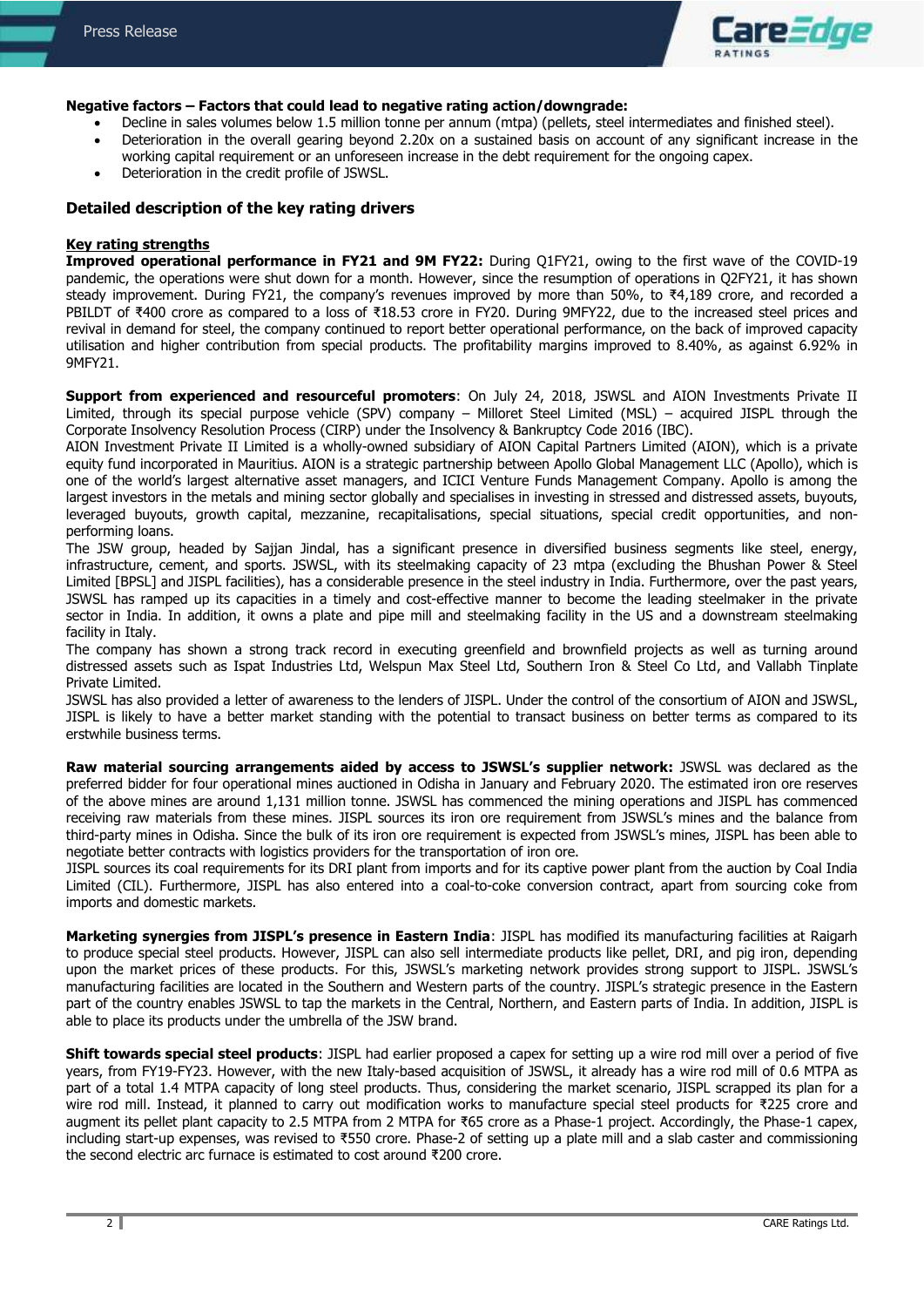

#### **Key rating weaknesses**

**Moderate capital structure:** At the time of acquisition, in August 2018, the financial creditors were repaid using the funds from a new term loan of ₹1,900 crore. Furthermore, the capex for modifying manufacturing facilities for the production of special steel products was funded via an additional term loan. These term loans, along with the working capital borrowings, have resulted in a moderate capital structure for JISPL, with an overall gearing of 1.97x as on March 31, 2021.

**Cyclicality of the steel industry:** The prospects of the steel industry are strongly co-related to economic cycles. The demand for steel is sensitive to trends in particular industries, viz, automotive, construction, infrastructure, and consumer durables, which are the key consumers of steel products. These key user industries, in turn, depend on various macroeconomic factors, such as consumer confidence, employment rates, interest rates, and inflation rates, among others, in the economies in which they sell their products. When downturns occur in these economies or sectors, the steel industry may witness a decline in demand.

#### **Liquidity:** Adequate

Liquidity is marked as adequate, with cash and bank balance (unencumbered) of ₹95.63 crore as on March 31, 2022, and term loan repayments that have commenced from Q3FY22. Moreover, the average utilisation levels for fund-based bank lines remained at 73% for the last 12 months ending April 30, 2022. The liquidity of the company is also aided by the support extended by JSWSL in terms of short-term loans to support its working capital requirements, which can be availed if required. JISPL enjoys considerable financial flexibility owing to its strong parentage.

#### **Analytical approach:** Standalone

CARE Ratings has adopted a standalone approach. However, the management, financial, and operational linkages with JSWSL (equity holding of 23.10% in JISPL and sharing a common brand name) have also been considered.

#### **Applicable criteria**

[Criteria on assigning 'outlook' and 'credit watch' to](https://www.careratings.com/pdf/resources/Rating%20Outlook%20and%20credit%20watch%20_30May%202020.pdf) credit ratings [Short-term instruments](https://www.careratings.com/upload/NewsFiles/GetRated/Short%20Term%20Instruments%20_Mar%202020.pdf) CARE Ratings' po[licy on Default Recognition](https://www.careratings.com/pdf/resources/CARE) [Liquidity analysis of non-financial sector entities](http://www.careratings.com/pdf/resources/Liquidity%20Analysis%20of%20Non-Financial%20Sector%20entities_May2020.pdf) Financial ratios – [Non-financial sector](http://www.careratings.com/pdf/resources/Financial%20ratios%20-%20Non%20Financial%20Sector-Sept2019.pdf) Rating methodology – [Notching by factoring linkages in ratings](https://www.careratings.com/upload/NewsFiles/GetRated/Rating%20Methodology%20-%20Parent%20Sub%20JV%20Group-Oct%2020.pdf) Rating methodology – [Manufacturing companies](https://www.careratings.com/upload/NewsFiles/GetRated/Rating%20Methodology%20-%20Manufacturing%20Companies_16Sept2019.pdf) [Rating methodology](https://www.careratings.com/upload/NewsFiles/GetRated/Rating_Methodology%20-%20Steel%20industry%20July%202019.pdf) – Steel sector

### **About the company**

JISPL is engaged in the manufacturing and sale of pellets, special steel products, billets, and ferro alloys. On July 24, 2018, JSWSL and AION, through its SPV company – MSL – successfully acquired JISPL through the CIRP under the IBC. MSL was then amalgamated with JISPL.

| Brief Financials (₹ crore) | March 31, 2020 (A) | March 31, 2021 (A) | March 31, 2022 (A) |
|----------------------------|--------------------|--------------------|--------------------|
| <b>TOI</b>                 | 2,663.45           | 4.189.47           | 6,060.65           |
| PBILDT                     | $-18.53$           | 400.03             | 472.86             |
| <b>PAT</b>                 | $-488.16$          | $-104.99$          | 9.18               |
| Overall gearing (times)    | 1.73               | 1.97               | 1.97               |
| Interest coverage (times)  | $-0.07$            | 1.45               | 1.75               |

A: Audited.

Note: Financials are classified as per CARE Ratings' standards.

#### **Status of non-cooperation with previous CRA:** Not applicable

#### **Any other information:** Not applicable

**Rating history for the last three years:** Please refer Annexure-2

**Covenants of the rated instruments/facilities:** Detailed explanation of covenants of the rated instruments/facilities is given in Annexure-3

#### **Complexity level of various instruments rated for this company**: Annexure-4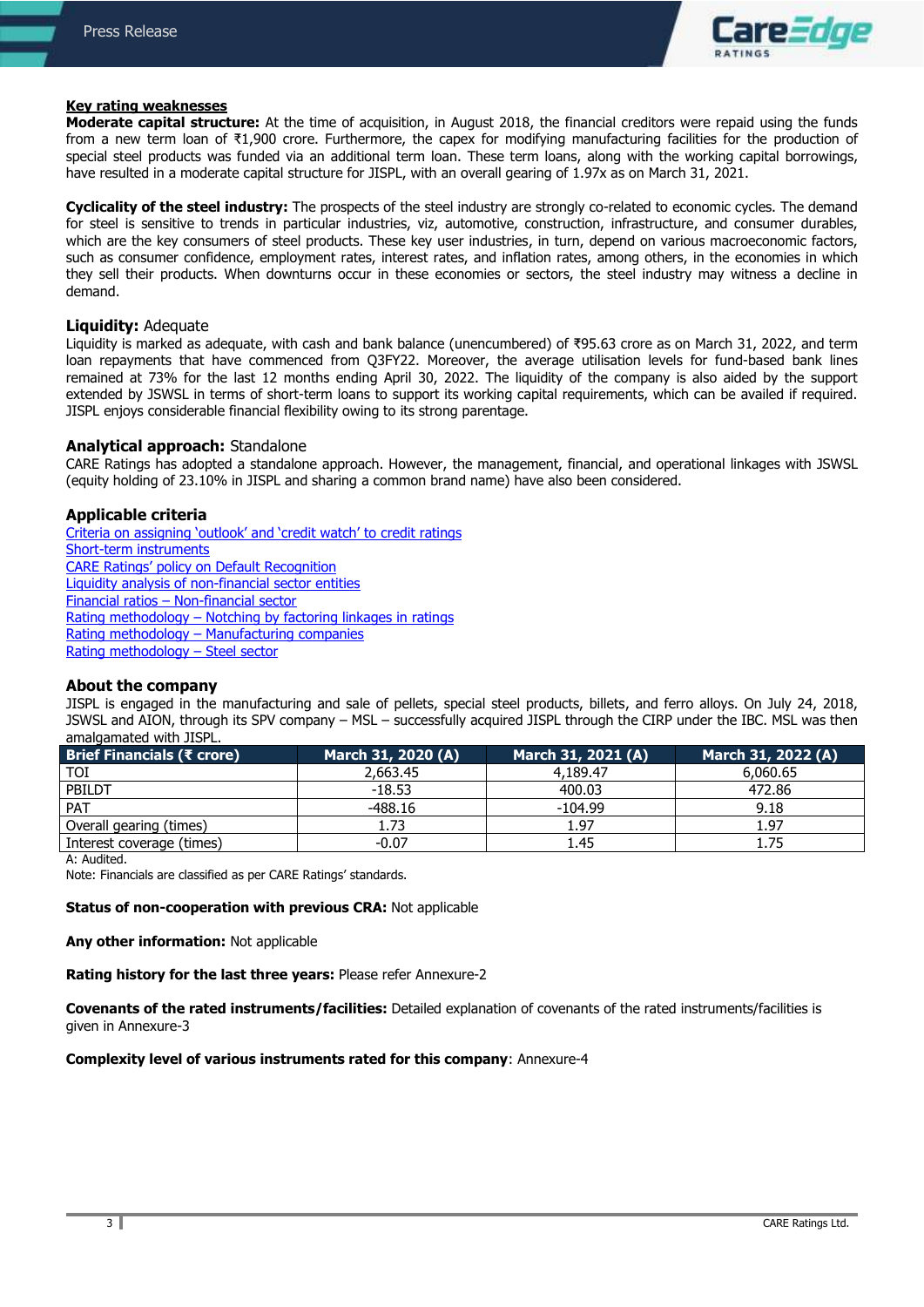

# **Annexure-1: Details of instruments/facilities**

| Name of the<br><b>Instrument</b>           | <b>ISIN</b> | Date of<br><b>Issuance</b> | <b>Coupon</b><br>Rate | <b>Maturity</b><br><b>Date</b> | Size of the<br><b>Issue</b><br>$(5$ crore) | <b>Rating Assigned along with</b><br><b>Rating Outlook</b> |
|--------------------------------------------|-------------|----------------------------|-----------------------|--------------------------------|--------------------------------------------|------------------------------------------------------------|
| Fund-based - LT-Term loan                  |             | $\overline{\phantom{0}}$   |                       | July 2031                      | 2,600.00                                   | CARE A- (CWP); Stable                                      |
| Fund-based - LT-Cash<br>credit             |             |                            | ۰.                    |                                | 400.00                                     | CARE A- (CWP); Stable                                      |
| Non-fund-based - LT/ ST-<br>Bank quarantee |             |                            | -                     |                                | 805.00                                     | CARE A-; Stable/CARE A2+<br>(CWP)                          |

# **Annexure-2: Rating history for the last three years**

|                |                                                                   | <b>Current Ratings</b> |                                                    |                                           | <b>Rating History</b>                                                |                                                                 |                                                              |                                                                                                                                         |
|----------------|-------------------------------------------------------------------|------------------------|----------------------------------------------------|-------------------------------------------|----------------------------------------------------------------------|-----------------------------------------------------------------|--------------------------------------------------------------|-----------------------------------------------------------------------------------------------------------------------------------------|
| Sr.<br>No.     | <b>Name of the</b><br><b>Instrument/Bank</b><br><b>Facilities</b> | <b>Type</b>            | <b>Amount</b><br><b>Outstanding</b><br>$(5$ crore) | <b>Rating</b>                             | Date(s<br>) and<br>Rating<br>(s)<br>assign<br>ed in<br>2022-<br>2023 | Date(s)<br>and<br><b>Rating(s)</b><br>assigned in<br>2021-2022  | Date(s)<br>and<br>Rating(s)<br>assigned in<br>2020-2021      | Date(s) and<br>Rating(s)<br>assigned in<br>2019-2020                                                                                    |
| $\mathbf{1}$   | Fund-based - LT-<br>Term loan                                     | <b>LT</b>              | 2,600.00                                           | <b>CARE A-</b><br>(CWP);<br><b>Stable</b> |                                                                      | $1)$ CARE A-;<br>Stable<br>(February<br>24, 2022)               | 1)CARE A-;<br><b>Stable</b><br>(March 11,<br>2021)           | 1)CARE<br>BBB+; Stable<br>(March 24,<br>2020)<br>$2)$ CARE A-;<br>Stable<br>(April 02,<br>2019)                                         |
| $\overline{2}$ | Fund-based - LT-<br>Cash credit                                   | <b>LT</b>              | 400.00                                             | CARE A-<br>(CWP);<br><b>Stable</b>        |                                                                      | $1)$ CARE A-;<br><b>Stable</b><br>(February<br>24, 2022)        | 1)CARE A-;<br><b>Stable</b><br>(March 11,<br>2021)           | 1)CARE<br>BBB+; Stable<br>(March 24,<br>2020)<br>$2)$ CARE A-;<br><b>Stable</b><br>(April 02,<br>2019)                                  |
| 3              | Non-fund-based -<br>LT/ ST-Bank<br>guarantee                      | $LT/ST*$               | 805.00                                             | CARE A-;<br>Stable/CARE<br>$A2+$ (CWP)    |                                                                      | $1)$ CARE A-;<br>Stable/CARE<br>$A2+$<br>(February<br>24, 2022) | $1)$ CARE A-;<br>Stable/CARE<br>$A2+$<br>(March 11,<br>2021) | 1)CARE<br>BBB+;<br>Stable/CARE<br>A <sub>2</sub><br>(March 24,<br>2020)<br>$2)$ CARE A-;<br>Stable/CARE<br>$A2+$<br>(April 02,<br>2019) |

\*Long term/short term.

## **Annexure-3: Detailed explanation of covenants of the rated instruments/facilities** Not applicable

# **Annexure-4: Complexity level of various instruments rated for this company**

| Sr. No | <b>Name of Instrument</b>             | <b>Complexity Level</b> |
|--------|---------------------------------------|-------------------------|
|        | Fund-based - LT-Cash credit           | Simple                  |
|        | Fund-based - LT-Term loan             | Simple                  |
|        | Non-fund-based - LT/ST-Bank guarantee | Simple                  |

# **Annexure-5: Bank lender details for this company**

To view the lender-wise details of bank facilities, please **[click here](https://www.careratings.com/Bankdetails.aspx?Id=kaIPAeJAwS9ZjxqxQgJKmA==)**.